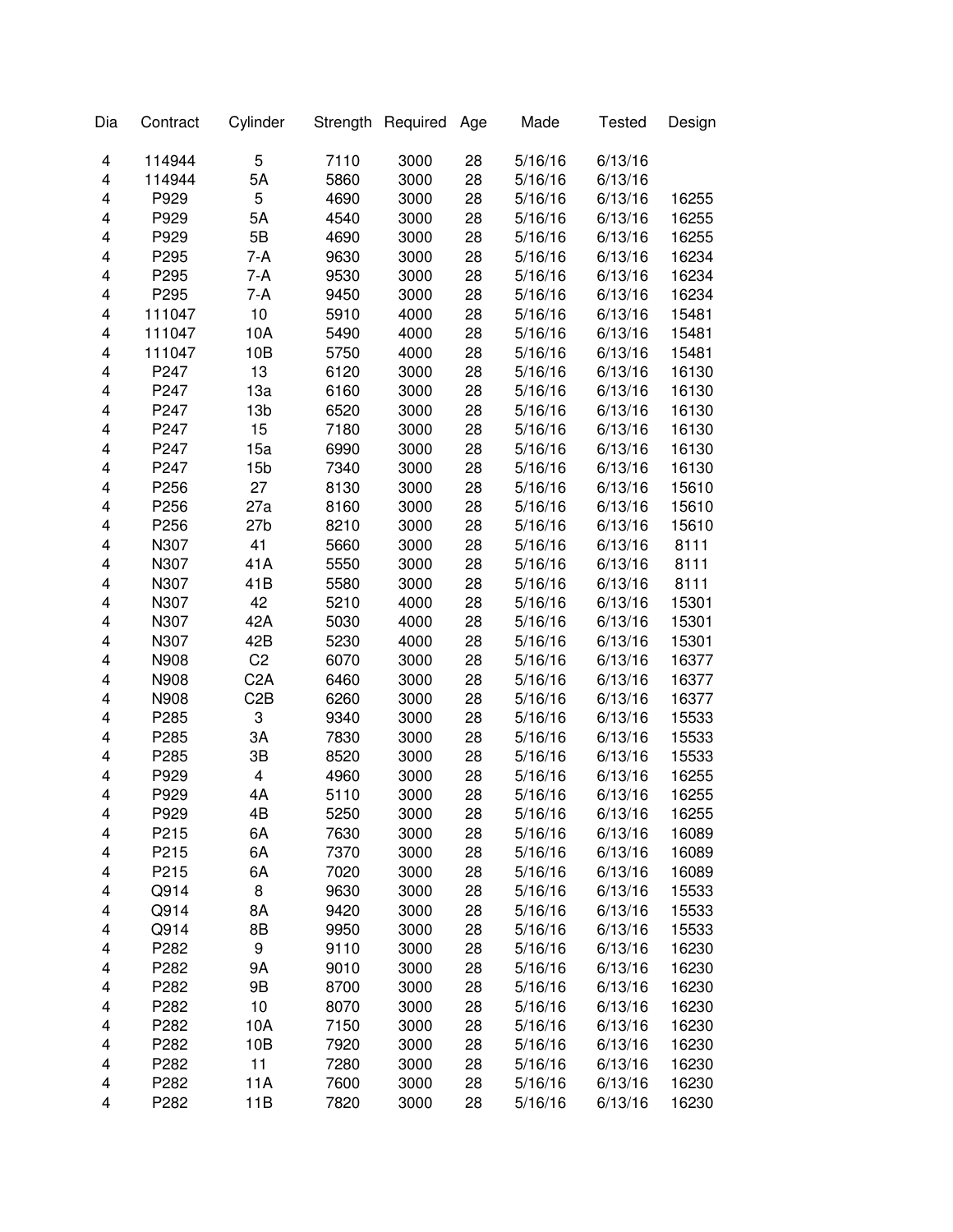| 4                       | P282   | 12     | 6930 | 3000 | 28 | 5/16/16 | 6/13/16 | 16230 |
|-------------------------|--------|--------|------|------|----|---------|---------|-------|
| 4                       | P282   | 12A    | 6870 | 3000 | 28 | 5/16/16 | 6/13/16 | 16230 |
| 4                       | P282   | 12B    | 6930 | 3000 | 28 | 5/16/16 | 6/13/16 | 16230 |
| 4                       | P282   | 13     | 6650 | 3000 | 28 | 5/16/16 | 6/13/16 | 16230 |
| 4                       | P282   | 13A    | 6790 | 3000 | 28 | 5/16/16 | 6/13/16 | 16230 |
| 4                       | P282   | $13-B$ | 7170 | 3000 | 28 | 5/16/16 | 6/13/16 | 16230 |
| 4                       | P282   | 14     | 6760 | 3000 | 30 | 5/14/16 | 6/13/16 | 16230 |
| 4                       | P282   | $14-A$ | 6660 | 3000 | 30 | 5/14/16 | 6/13/16 | 16230 |
| 4                       | P282   | 14B    | 6620 | 3000 | 30 | 5/14/16 | 6/13/16 | 16230 |
| $\overline{\mathbf{4}}$ | P282   | 15     | 6860 | 3000 | 30 | 5/14/16 | 6/13/16 | 16230 |
| $\overline{\mathbf{4}}$ | P282   | $15-A$ | 6780 | 3000 | 30 | 5/14/16 | 6/13/16 | 16230 |
| 4                       | P282   | 15B    | 6790 | 3000 | 30 | 5/14/16 | 6/13/16 | 16230 |
| 4                       | 115745 | 47     | 6610 | 3000 | 30 | 5/14/16 | 6/13/16 | 16081 |
| $\overline{\mathbf{4}}$ | 115745 | 47A    | 6940 | 3000 | 30 | 5/14/16 | 6/13/16 | 16081 |
| $\overline{\mathbf{4}}$ | 115745 | 47B    | 6970 | 3000 | 30 | 5/14/16 | 6/13/16 | 16081 |
| $\overline{\mathbf{4}}$ | P230   | 63     | 1190 | 3000 | 30 | 5/14/16 | 6/13/16 | 16343 |
| 4                       | P230   | 63A    | 1090 | 3000 | 30 | 5/14/16 | 6/13/16 | 16343 |
| $\overline{\mathbf{4}}$ | P230   | 63B    | 1260 | 3000 | 30 | 5/14/16 | 6/13/16 | 16343 |
| $\overline{\mathbf{4}}$ | P230   | 64     | 4740 | 3000 | 28 | 5/16/16 | 6/13/16 | 16115 |
| 4                       | P230   | 64A    | 5000 | 3000 | 28 | 5/16/16 | 6/13/16 | 16115 |
| 4                       | P230   | 64B    | 4650 | 3000 | 28 | 5/16/16 | 6/13/16 | 16115 |
| 4                       | M305   | W-67   | 6890 | 3000 | 28 | 5/16/16 | 6/13/16 | 13108 |
| $\overline{\mathbf{4}}$ | M305   | W-67A  | 6530 | 3000 | 28 | 5/16/16 | 6/13/16 | 13108 |
| 4                       | M305   | W-67B  | 7030 | 3000 | 28 | 5/16/16 | 6/13/16 | 13108 |
| 4                       | N343   | 65-A   | 6270 | 3000 | 28 | 5/16/16 | 6/13/16 | 11027 |
| 4                       | N343   | 65-A   | 6390 | 3000 | 28 | 5/16/16 | 6/13/16 | 11027 |
| $\overline{\mathbf{4}}$ | N343   | 65-A   | 6340 | 3000 | 28 | 5/16/16 | 6/13/16 | 11027 |
| $\overline{\mathbf{4}}$ | N343   | 66-A   | 5540 | 3000 | 28 | 5/16/16 | 6/13/16 | 11027 |
| 4                       | N343   | 66-A   | 5680 | 3000 | 28 | 5/16/16 | 6/13/16 | 11027 |
| 4                       | N343   | 66-A   | 5720 | 3000 | 28 | 5/16/16 | 6/13/16 | 11027 |
| 4                       | N201   | 68A    | 4690 | 3000 | 28 | 5/16/16 | 6/13/16 | 14239 |
| $\overline{\mathbf{4}}$ | N201   | 68A    | 4600 | 3000 | 28 | 5/16/16 | 6/13/16 | 14239 |
| 4                       | N201   | 68A    | 4670 | 3000 | 28 | 5/16/16 | 6/13/16 | 14239 |
| 4                       | N201   | 69A    | 5120 | 3000 | 28 | 5/16/16 | 6/13/16 | 14239 |
| $\overline{\mathbf{4}}$ | N201   | 69A    | 5590 | 3000 | 28 | 5/16/16 | 6/13/16 | 14239 |
| $\overline{\mathbf{4}}$ | N201   | 69A    | 4840 | 3000 | 28 | 5/16/16 | 6/13/16 | 14239 |
| 4                       | P047   | 76A    | 5230 | 3000 | 28 | 5/16/16 | 6/13/16 | 15199 |
| 4                       | P047   | 76A    | 5050 | 3000 | 28 | 5/16/16 | 6/13/16 | 15199 |
| 4                       | P047   | 76A    | 5350 | 3000 | 28 | 5/16/16 | 6/13/16 | 15199 |
| 4                       | L021   | 80     | 8060 | 3000 | 28 | 5/16/16 | 6/13/16 | 13016 |
| 4                       | L021   | 80A    | 8060 | 3000 | 28 | 5/16/16 | 6/13/16 | 13016 |
| 4                       | L021   | 80B    | 8160 | 3000 | 28 | 5/16/16 | 6/13/16 | 13016 |
| 4                       | P079   | 93     | 7130 | 3000 | 28 | 5/16/16 | 6/13/16 | 15146 |
| 4                       | P079   | 93A    | 7320 | 3000 | 28 | 5/16/16 | 6/13/16 | 15146 |
| 4                       | P079   | 93B    | 6170 | 3000 | 28 | 5/16/16 | 6/13/16 | 15146 |
| 4                       | N279   | 100    | 4830 | 3000 | 28 | 5/16/16 | 6/13/16 | 8111  |
| 4                       | N279   | 100A   | 5360 | 3000 | 28 | 5/16/16 | 6/13/16 | 8111  |
| 4                       | N279   | 100B   | 5100 | 3000 | 28 | 5/16/16 | 6/13/16 | 8111  |
| 4                       | M384   | 116    | 5450 | 3000 | 28 | 5/16/16 | 6/13/16 | 15616 |
| 4                       | M384   | 116A   | 5060 | 3000 | 28 | 5/16/16 | 6/13/16 | 15616 |
| 4                       | M384   | 116B   | 5700 | 3000 | 28 | 5/16/16 | 6/13/16 | 15616 |
| 4                       | N321   | 147    | 6050 | 3000 | 28 | 5/16/16 | 6/13/16 | 15184 |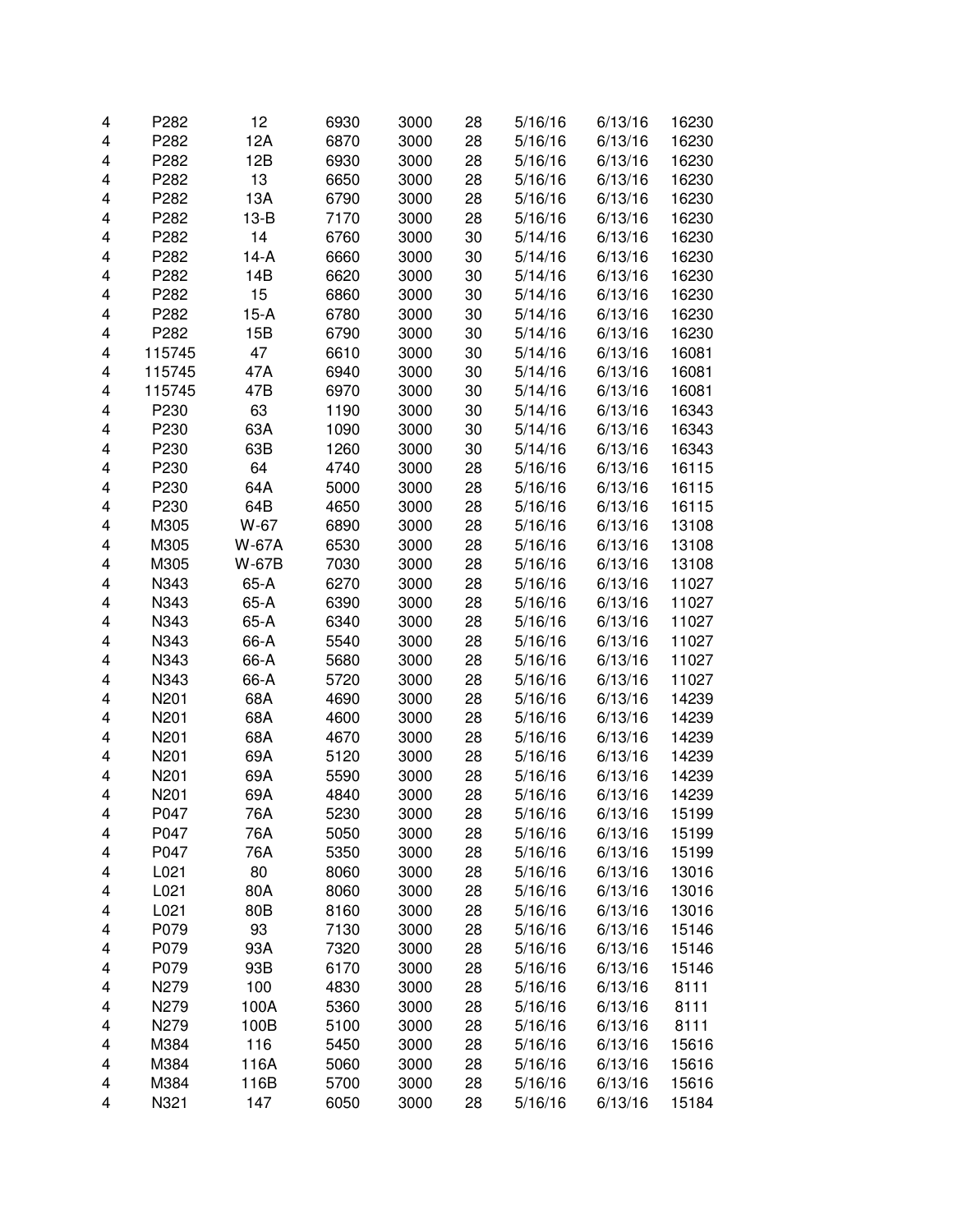| 4                       | N321             | 147A         | 5780  | 3000 | 28 | 5/16/16 | 6/13/16 | 15184 |
|-------------------------|------------------|--------------|-------|------|----|---------|---------|-------|
| 4                       | N321             | 147B         | 5990  | 3000 | 28 | 5/16/16 | 6/13/16 | 15184 |
| 4                       | N321             | 148          | 7700  | 3000 | 30 | 5/14/16 | 6/13/16 | 15527 |
| 4                       | N321             | 148A         | 8260  | 3000 | 30 | 5/14/16 | 6/13/16 | 15527 |
| 4                       | N321             | 148B         | 7570  | 3000 | 30 | 5/14/16 | 6/13/16 | 15527 |
| 4                       | N198             | 207          | 6130  | 3000 | 28 | 5/16/16 | 6/13/16 | 13034 |
| 4                       | N198             | 207A         | 6840  | 3000 | 28 | 5/16/16 | 6/13/16 | 13034 |
| 4                       | N198             | 207B         | 6090  | 3000 | 28 | 5/16/16 | 6/13/16 | 13034 |
| 4                       | M950             | 257          | 8070  | 3000 | 28 | 5/16/16 | 6/13/16 | 16060 |
| 4                       | M950             | 257A         | 6970  | 3000 | 28 | 5/16/16 | 6/13/16 | 16060 |
| $\overline{\mathbf{4}}$ | M950             | 257B         | 7170  | 3000 | 28 | 5/16/16 | 6/13/16 | 16060 |
| $\overline{\mathbf{4}}$ | P247             | 5-ARK        | 11570 | 3000 | 28 | 5/17/16 | 6/14/16 | 16262 |
| 6                       | P247             | 5-ARK        | 5330  | 3000 | 28 | 5/17/16 | 6/14/16 | 16262 |
| 4                       | P247             | 5-ARK        | 11740 | 3000 | 28 | 5/17/16 | 6/14/16 | 16262 |
| $\overline{\mathbf{4}}$ | P247             | 6-ARK        | 12850 | 3000 | 28 | 5/17/16 | 6/14/16 | 16262 |
| 4                       | P247             | 6-ARK        | 12360 | 3000 | 28 | 5/17/16 | 6/14/16 | 16262 |
| 4                       | P247             | 6-ARK        | 12500 | 3000 | 28 | 5/17/16 | 6/14/16 | 16262 |
| $\overline{\mathbf{4}}$ | P218             | 7-A          | 7450  | 3000 | 28 | 5/17/16 | 6/14/16 | 16089 |
| $\overline{\mathbf{4}}$ | P218             | 7-A          | 7540  | 3000 | 28 | 5/17/16 | 6/14/16 | 16089 |
| 4                       | P218             | 7-A          | 7830  | 3000 | 28 | 5/17/16 | 6/14/16 | 16089 |
| 4                       | P2941            | 12           | 4210  | 3000 | 28 | 5/17/16 | 6/14/16 | 16120 |
| 4                       | P2941            | 12A          | 4890  | 3000 | 28 | 5/17/16 | 6/14/16 | 16120 |
| $\overline{\mathbf{4}}$ | P2941            | 12B          | 4140  | 3000 | 28 | 5/17/16 | 6/14/16 | 16120 |
| 4                       | P922             | 13           | 5800  | 3000 | 28 | 5/17/16 | 6/14/16 | 16086 |
| 4                       | P922             | 13A          | 5210  | 3000 | 28 | 5/17/16 | 6/14/16 | 16086 |
| 4                       | P922             | 13B          | 5620  | 3000 | 28 | 5/17/16 | 6/14/16 | 16086 |
| $\overline{\mathbf{4}}$ | P922             | 14           | 5340  | 3000 | 28 | 5/17/16 | 6/14/16 | 16086 |
| $\overline{\mathbf{4}}$ | P922             | 14A          | 5480  | 3000 | 28 | 5/17/16 | 6/14/16 | 16086 |
| $\overline{\mathbf{4}}$ | P922             | 14B          | 5100  | 3000 | 28 | 5/17/16 | 6/14/16 | 16086 |
| 4                       | 110692.01        | $14-A$       | 6260  | 4000 | 28 | 5/17/16 | 6/14/16 | 15311 |
| 4                       | 110692.01        | $14-A$       | 6120  | 4000 | 28 | 5/17/16 | 6/14/16 | 15311 |
| 4                       | 110692.01        | $14-A$       | 5930  | 4000 | 28 | 5/17/16 | 6/14/16 | 15311 |
| 4                       | 114983           | 14           | 5680  | 3000 | 28 | 5/17/16 | 6/14/16 | 16096 |
| 4                       | 114983           | 14A          | 5900  | 3000 | 28 | 5/17/16 | 6/14/16 | 16096 |
| $\overline{\mathbf{4}}$ | 114983           | 14B          | 5400  | 3000 | 28 | 5/17/16 | 6/14/16 | 16096 |
| $\overline{\mathbf{4}}$ | P137             | 45           | 4880  | 3500 | 28 | 5/17/16 | 6/14/16 | 14333 |
| 4                       | P <sub>137</sub> | 45A          | 4930  | 3500 | 28 | 5/17/16 | 6/14/16 | 14333 |
| 4                       | P137             | 45B          | 4820  | 3500 | 28 | 5/17/16 | 6/14/16 | 14333 |
| 4                       | 10770            | $O-64-A$     | 5520  | 3000 | 28 | 5/17/16 | 6/14/16 | 15037 |
| 4                       | 10770            | $O-64-A$     | 5020  | 3000 | 28 | 5/17/16 | 6/14/16 | 15037 |
| 4                       | 10770            | $O-64-A$     | 4830  | 3000 | 28 | 5/17/16 | 6/14/16 | 15037 |
| 4                       | M305             | W-68         | 6850  | 3000 | 28 | 5/17/16 | 6/14/16 | 13108 |
| 4                       | M305             | <b>W-68A</b> | 6900  | 3000 | 28 | 5/17/16 | 6/14/16 | 13108 |
| 4                       | M305             | W-68B        | 6870  | 3000 | 28 | 5/17/16 | 6/14/16 | 13108 |
| 4                       | P079             | 94           | 5800  | 3000 | 28 | 5/17/16 | 6/14/16 | 15146 |
| 4                       | P079             | 94A          | 5920  | 3000 | 28 | 5/17/16 | 6/14/16 | 15146 |
| 4                       | P079             | 94B          | 6310  | 3000 | 28 | 5/17/16 | 6/14/16 | 15146 |
| 4                       | M384             | 117          | 4920  | 3000 | 28 | 5/17/16 | 6/14/16 | 15616 |
| 4                       | M384             | 117A         | 5070  | 3000 | 28 | 5/17/16 | 6/14/16 | 15616 |
| 4                       | M384             | 117B         | 5120  | 3000 | 28 | 5/17/16 | 6/14/16 | 15616 |
| 4                       | M384             | 118          | 5570  | 3000 | 28 | 5/17/16 | 6/14/16 | 15618 |
| 4                       | M384             | 118A         | 5680  | 3000 | 28 | 5/17/16 | 6/14/16 | 15618 |
|                         |                  |              |       |      |    |         |         |       |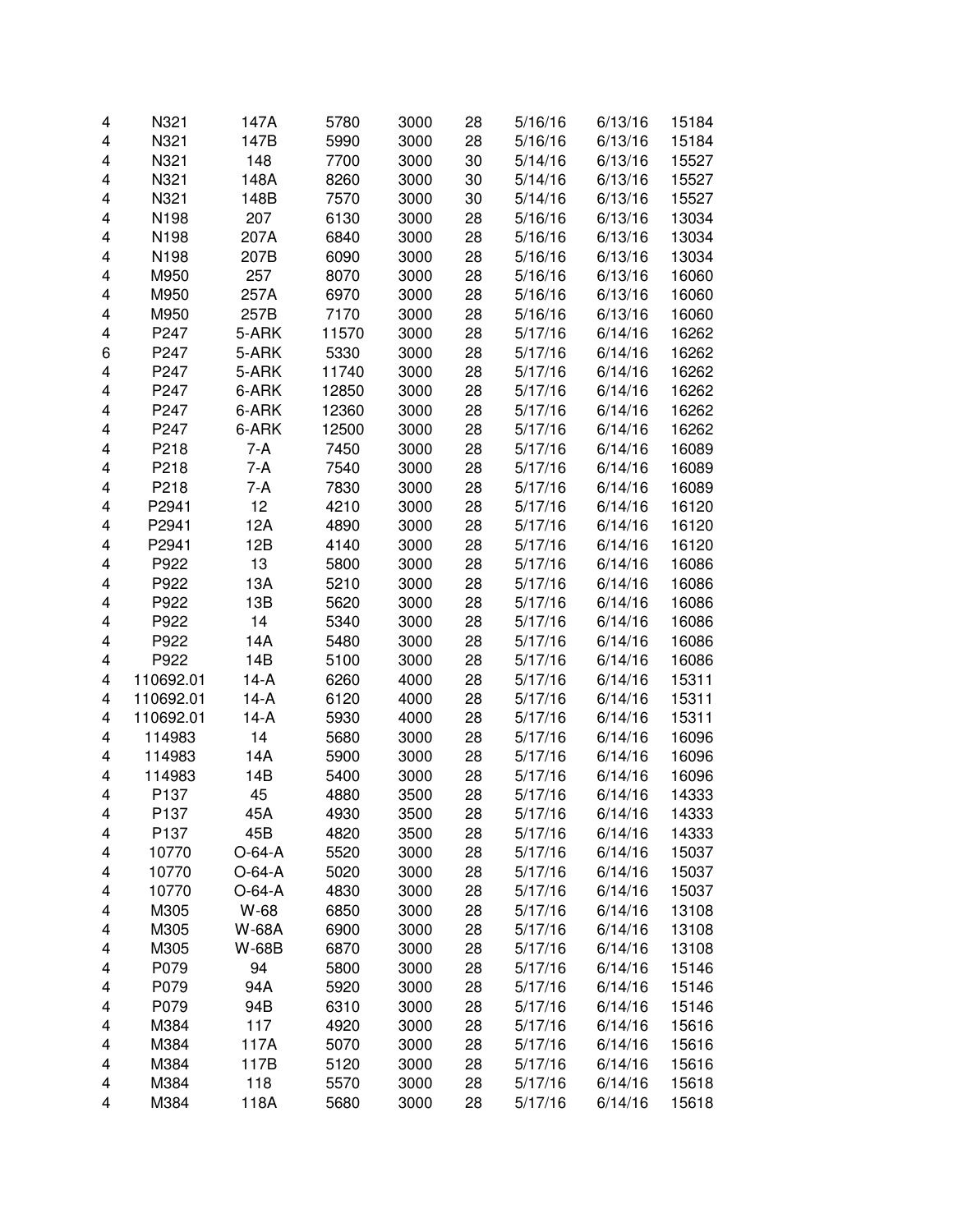|   | M384   |                |      |      |                |         |         |       |
|---|--------|----------------|------|------|----------------|---------|---------|-------|
| 4 |        | 118B           | 5730 | 3000 | 28             | 5/17/16 | 6/14/16 | 15618 |
| 4 | M010   | 194A           | 4860 | 4000 | 28             | 5/17/16 | 6/14/16 | 15279 |
| 4 | M010   | 194A           | 5110 | 4000 | 28             | 5/17/16 | 6/14/16 | 15279 |
| 4 | M010   | 194A           | 4740 | 4000 | 28             | 5/17/16 | 6/14/16 | 15279 |
| 4 | N198   | 208            | 6650 | 3000 | 28             | 5/17/16 | 6/14/16 | 13034 |
| 4 | N198   | 208A           | 6090 | 3000 | 28             | 5/17/16 | 6/14/16 | 13034 |
| 4 | N198   | 208B           | 5690 | 3000 | 28             | 5/17/16 | 6/14/16 | 13034 |
| 4 | M305   | $F-258$        | 6880 | 3000 | 28             | 5/17/16 | 6/14/16 | 13108 |
| 4 | M305   | F-258A         | 6980 | 3000 | 28             | 5/17/16 | 6/14/16 | 13108 |
| 4 | M305   | F-258B         | 6920 | 3000 | 28             | 5/17/16 | 6/14/16 | 13108 |
| 4 | L041   | 305-A          | 5220 | 3000 | 28             | 5/17/16 | 6/14/16 | 14369 |
| 4 | L041   | 305-A          | 4990 | 3000 | 28             | 5/17/16 | 6/14/16 | 14369 |
| 4 | L041   | 305-A          | 4930 | 3000 | 28             | 5/17/16 | 6/14/16 | 14369 |
| 4 | M305   | DR-308         | 6340 | 4000 | 28             | 5/17/16 | 6/14/16 |       |
| 4 | M305   | <b>DR-308A</b> | 6180 | 4000 | 28             | 5/17/16 | 6/14/16 |       |
| 4 | M305   | DR-308B        | 6280 | 4000 | 28             | 5/17/16 | 6/14/16 |       |
| 4 | M950   | 271-C          | 4350 | 3000 | 7              | 6/7/16  | 6/14/16 | 16061 |
| 4 | M950   | $271-D$        | 4250 | 3000 | $\overline{7}$ | 6/7/16  | 6/14/16 | 16061 |
| 4 | P294   | $16-C$         | 3900 | 3000 | 14             | 6/1/16  | 6/15/16 | 16341 |
| 4 | L012   | 85-D           | 7610 | 3000 | 14             | 6/1/16  | 6/15/16 | 13016 |
| 4 | 88SAB1 | $\overline{c}$ | 5100 | 3000 | 28             | 6/7/16  | 6/15/16 |       |
| 4 | 88SAB1 | 2A             | 5140 | 3000 | 28             | 6/7/16  | 6/15/16 |       |
| 4 | 88SAB1 | 2B             | 6140 | 3000 | 28             | 6/7/16  | 6/15/16 |       |
| 4 | P295   | 8-A            | 7270 | 3000 | 28             | 5/18/16 | 6/15/16 | 16234 |
| 4 | P295   | 8-A            | 7990 | 3000 | 28             | 5/18/16 | 6/15/16 | 16234 |
| 4 | P295   | $8-A$          | 7800 | 3000 | 28             | 5/18/16 | 6/15/16 | 16234 |
| 4 | 111047 | 11             | 5760 | 4000 | 28             | 5/18/16 | 6/15/16 | 15481 |
| 4 | 111047 | 11A            | 5950 | 4000 | 28             | 5/18/16 | 6/15/16 | 15481 |
| 4 | 111047 | 11B            | 6120 | 4000 | 28             | 5/18/16 | 6/15/16 | 15481 |
| 4 | P247   | 16             | 7530 | 3000 | 28             | 5/18/16 | 6/15/16 | 16130 |
| 4 | P247   | 16A            | 7070 | 3000 | 28             | 5/18/16 | 6/15/16 | 16130 |
| 4 | P247   | 16B            | 7330 | 3000 | 28             | 5/18/16 | 6/15/16 | 16130 |
| 4 | P033   | $20-A$         | 5090 | 3000 | 28             | 5/18/16 | 6/15/16 | 15299 |
| 4 | P033   | $20-A$         | 5340 | 3000 | 28             | 5/18/16 | 6/15/16 | 15299 |
| 4 | P033   | $20-A$         | 4840 | 3000 | 28             | 5/18/16 | 6/15/16 | 15299 |
| 4 | 113908 | 27             | 5730 |      | 28             | 5/18/16 | 6/15/16 |       |
|   |        |                |      | 3000 |                |         |         | 15616 |
| 4 | 113908 | 27A<br>27B     | 5810 | 3000 | 28             | 5/18/16 | 6/15/16 | 15616 |
| 4 | 113908 |                | 5770 | 3000 | 28             | 5/18/16 | 6/15/16 | 15616 |
| 4 | P256   | 28             | 6470 | 3000 | 28             | 5/18/16 | 6/15/16 | 15610 |
| 4 | P256   | 28A            | 7300 | 3000 | 28             | 5/18/16 | 6/15/16 | 15610 |
| 4 | P256   | 28B            | 7120 | 3000 | 28             | 5/18/16 | 6/15/16 | 15610 |
| 4 | 115745 | 48             | 6330 | 3000 | 28             | 5/18/16 | 6/15/16 | 16081 |
| 4 | 115745 | 48A            | 6070 | 3000 | 28             | 5/18/16 | 6/15/16 | 16081 |
| 4 | 115745 | 48B            | 6190 | 3000 | 28             | 5/18/16 | 6/15/16 | 16081 |
| 4 | P215   | 61             | 7200 | 3000 | 28             | 5/18/16 | 6/15/16 | 15341 |
| 4 | P215   | 61A            | 6860 | 3000 | 28             | 5/18/16 | 6/15/16 | 15341 |
| 4 | P215   | 61B            | 6840 | 3000 | 28             | 5/18/16 | 6/15/16 | 15341 |
| 6 | L264   | 610-C          | 5860 | 3000 | 14             | 6/1/16  | 6/15/16 | 15393 |
| 6 | M401   | <b>RG-81</b>   | 7850 | 3000 | 28             | 5/18/16 | 6/15/16 | 10147 |
| 6 | M401   | <b>RG-81A</b>  | 7990 | 3000 | 28             | 5/18/16 | 6/15/16 | 10147 |
| 6 | M401   | <b>RG-82</b>   | 6980 | 3000 | 28             | 5/18/16 | 6/15/16 | 10147 |
| 6 | M401   | <b>RG-82A</b>  | 6730 | 3000 | 28             | 5/18/16 | 6/15/16 | 10147 |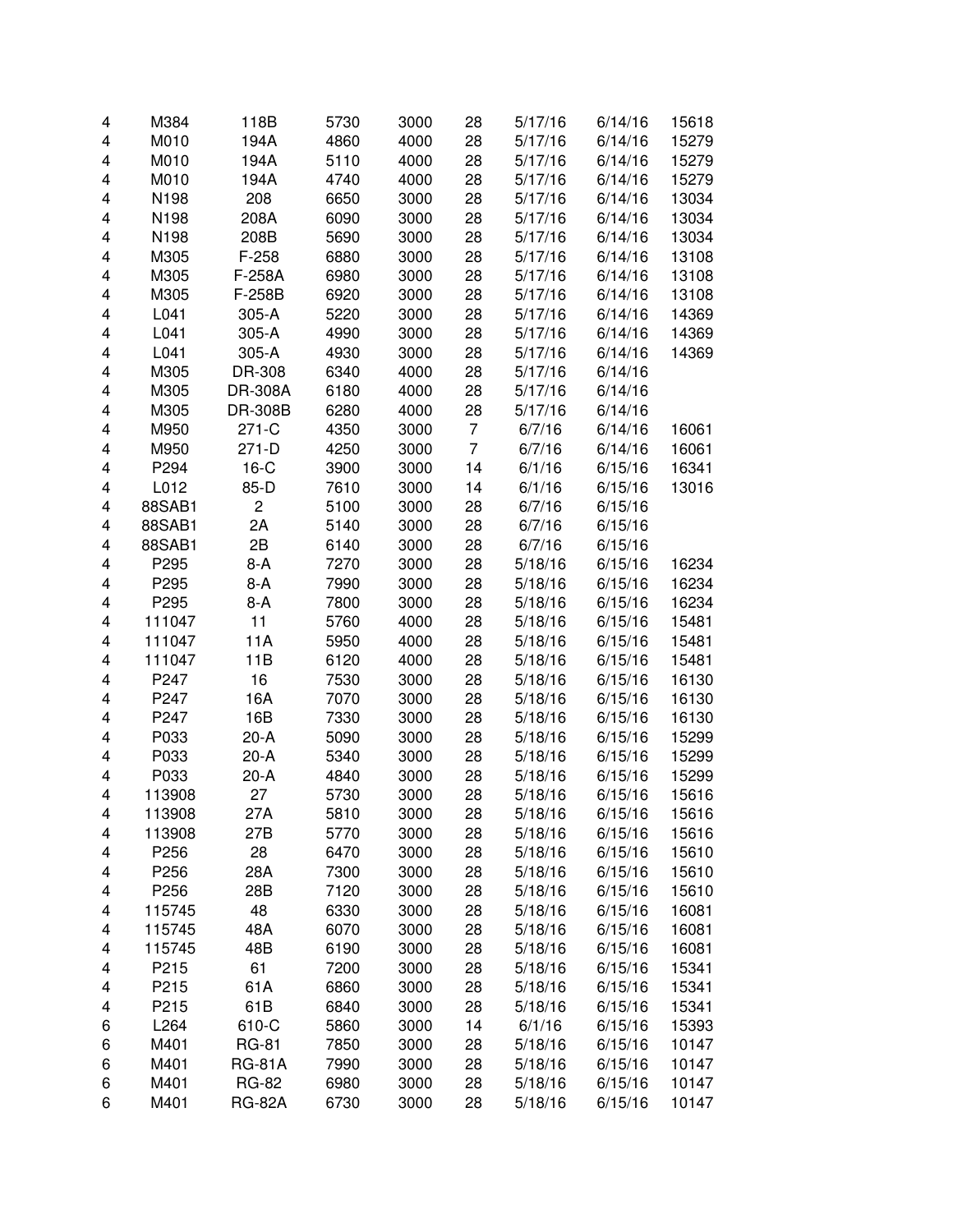| 4                       | P230             | 65      | 4250  | 3000 | 28 | 5/18/16 | 6/15/16 | 16115 |
|-------------------------|------------------|---------|-------|------|----|---------|---------|-------|
| $\overline{\mathbf{4}}$ | P230             | 65A     | 4200  | 3000 | 28 | 5/18/16 | 6/15/16 | 16115 |
| $\overline{\mathbf{4}}$ | P230             | 65B     | 4430  | 3000 | 28 | 5/18/16 | 6/15/16 | 16115 |
| 4                       | P230             | 66      | 5020  | 3000 | 28 | 5/18/16 | 6/15/16 | 16115 |
| 4                       | P230             | 66A     | 5290  | 3000 | 28 | 5/18/16 | 6/15/16 | 16115 |
| 4                       | P230             | 66B     | 5170  | 3000 | 28 | 5/18/16 | 6/15/16 | 16115 |
| 4                       | M305             | W-69    | 4710  | 3000 | 28 | 5/18/16 | 6/15/16 | 13108 |
| 4                       | M305             | W-69A   | 4430  | 3000 | 28 | 5/18/16 | 6/15/16 | 13108 |
| 4                       | M305             | W-69B   | 5740  | 3000 | 28 | 5/18/16 | 6/15/16 | 13108 |
| 4                       | P047             | 77A     | 4140  | 3000 | 28 | 5/18/16 | 6/15/16 | 15199 |
| $\overline{\mathbf{4}}$ | P047             | 77A     | 4100  | 3000 | 28 | 5/18/16 | 6/15/16 | 15199 |
| 4                       | P047             | 77A     | 4090  | 3000 | 28 | 5/18/16 | 6/15/16 | 15199 |
| 4                       | N279             | 101     | 5240  | 3000 | 28 | 5/18/16 | 6/15/16 | 8111  |
| 4                       | N279             | 101A    | 5400  | 3000 | 28 | 5/18/16 | 6/15/16 | 8111  |
| $\overline{\mathbf{4}}$ | N279             | 101B    | 5760  | 3000 | 28 | 5/18/16 | 6/15/16 | 8111  |
| 4                       | N321             | 149     | 7530  | 3000 | 28 | 5/18/16 | 6/15/16 | 15184 |
| 4                       | N321             | 149A    | 7880  | 3000 | 28 | 5/18/16 | 6/15/16 | 15184 |
| $\overline{\mathbf{4}}$ | N321             | 149B    | 7430  | 3000 | 28 | 5/18/16 | 6/15/16 | 15184 |
| $\overline{\mathbf{4}}$ | K821             | 256-A   | 5720  | 3000 | 28 | 5/18/16 | 6/15/16 | 13060 |
| 4                       | K821             | 256-A   | 5790  | 3000 | 28 | 5/18/16 | 6/15/16 | 13060 |
| 4                       | K821             | 256-A   | 5560  | 3000 | 28 | 5/18/16 | 6/15/16 | 13060 |
| 4                       | N152             | 193     | 6800  | 3000 | 28 | 5/18/16 | 6/15/16 | 15100 |
| $\overline{\mathbf{4}}$ | N <sub>152</sub> | 193A    | 7180  | 3000 | 28 | 5/18/16 | 6/15/16 | 15100 |
| 4                       | N152             | 193B    | 7170  | 3000 | 28 | 5/18/16 | 6/15/16 | 15100 |
| 4                       | M950             | 258     | 7170  | 3000 | 28 | 5/18/16 | 6/15/16 | 16060 |
| 4                       | M950             | 258A    | 7190  | 3000 | 28 | 5/18/16 | 6/15/16 | 16060 |
| $\overline{\mathbf{4}}$ | M950             | 258B    | 7270  | 3000 | 28 | 5/18/16 | 6/15/16 | 16060 |
| $\overline{\mathbf{4}}$ | M180             | 861     | 7770  | 3000 | 28 | 5/18/16 | 6/15/16 | 14266 |
| 4                       | M180             | 861A    | 7350  | 3000 | 28 | 5/18/16 | 6/15/16 | 14266 |
| 4                       | M180             | 861B    | 7300  | 3000 | 28 | 5/18/16 | 6/15/16 | 14266 |
| 4                       | N198             | 209     | 5490  | 3000 | 28 | 5/18/16 | 6/15/16 | 13034 |
| $\overline{\mathbf{4}}$ | N198             | 209A    | 5280  | 3000 | 28 | 5/18/16 | 6/15/16 | 13034 |
| 4                       | N198             | 209B    | 5890  | 3000 | 28 | 5/18/16 | 6/15/16 | 13034 |
| 4                       | 114981.01        | 1       | 4680  | 4000 | 28 | 5/19/16 | 6/16/16 | 15605 |
| 4                       | 114981.01        | 1A      | 5310  | 4000 | 28 | 5/19/16 | 6/16/16 | 15605 |
| 4                       | 114981.01        | 1B      | 4620  | 4000 | 28 | 5/19/16 | 6/16/16 | 15605 |
| 4                       | P006             | 1       | 4590  | 3000 | 28 | 5/19/16 | 6/16/16 | 16327 |
| 4                       | P006             | 1A      | 4570  | 3000 | 28 | 5/19/16 | 6/16/16 | 16327 |
| 4                       | P006             | 1B      | 4730  | 3000 | 28 | 5/19/16 | 6/16/16 | 16327 |
| 4                       | 140018           | 4       | 7000  | 4000 | 28 | 5/19/16 | 6/16/16 | 15310 |
| 4                       | 140018           | 4A      | 7300  | 4000 | 28 | 5/19/16 | 6/16/16 | 15310 |
| 4                       | 140018           | 4B      | 7610  | 4000 | 28 | 5/19/16 | 6/16/16 | 15310 |
| 4                       | P247             | 7-ARK   | 12520 | 4000 | 28 | 5/19/16 | 6/16/16 | 16262 |
| 4                       | P247             | 7-ARK   | 12260 | 4000 | 28 | 5/19/16 | 6/16/16 | 16262 |
| 4                       | P247             | 7-ARK   | 11820 | 4000 | 28 | 5/19/16 | 6/16/16 | 16262 |
| 4                       | P247             | 8-ARK   | 12530 | 3000 | 28 | 5/19/16 | 6/16/16 | 16262 |
| 4                       | P247             | 8-ARK   | 11930 | 3000 | 28 | 5/19/16 | 6/16/16 | 16262 |
| 4                       | P247             | 8-ARK   | 11930 | 3000 | 28 | 5/19/16 | 6/16/16 | 16262 |
| 4                       | P2963            | $8 - A$ | 6510  | 3000 | 28 | 5/19/16 | 6/16/16 | 16188 |
| 4                       | P2963            | $8 - A$ | 5710  | 3000 | 28 | 5/19/16 | 6/16/16 | 16188 |
| $\overline{\mathbf{4}}$ | P2963            | $8 - A$ | 6340  | 3000 | 28 | 5/19/16 | 6/16/16 | 16188 |
| 4                       | P218             | $8 - B$ | 7000  | 3000 | 28 | 5/19/16 | 6/16/16 | 16089 |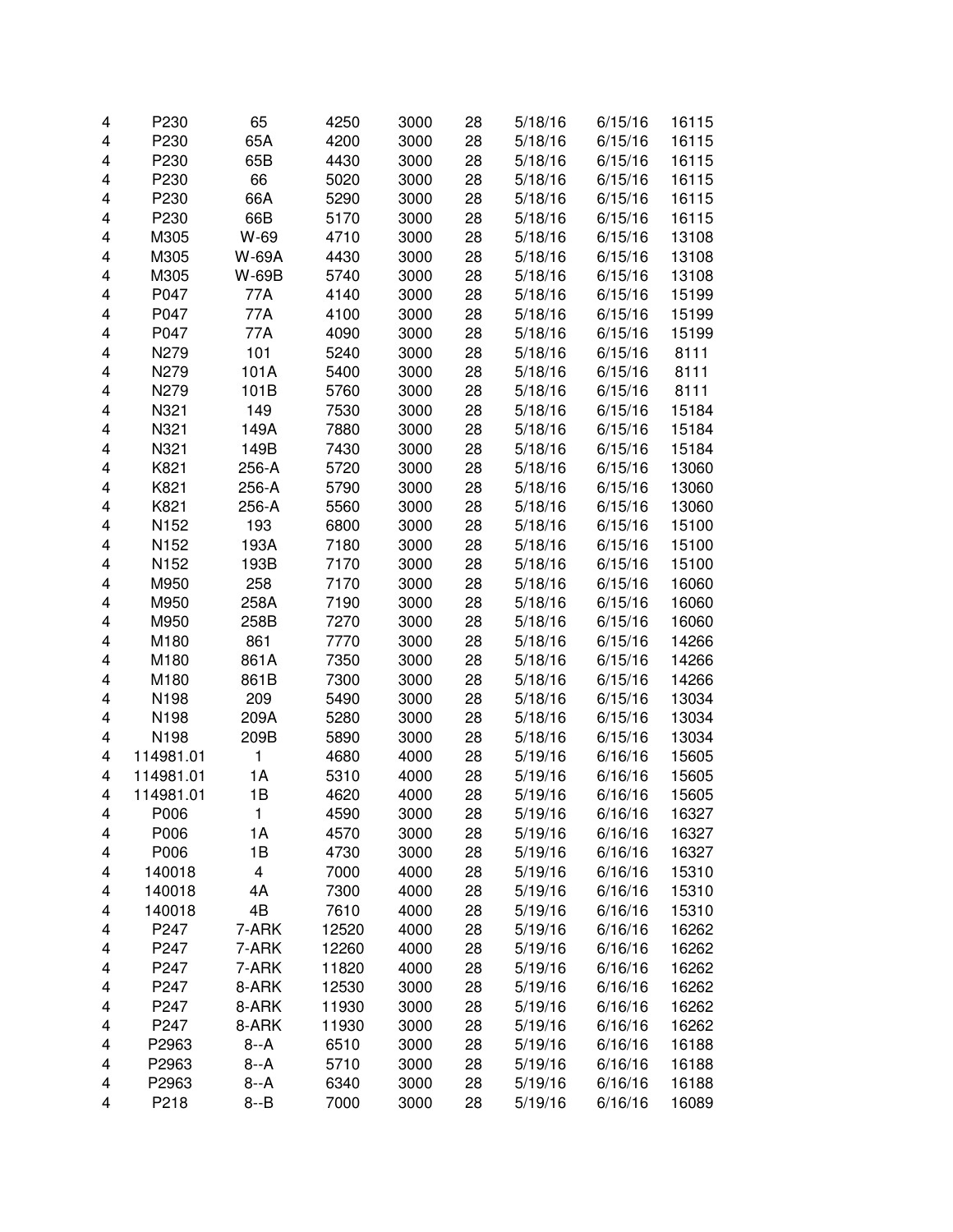| 4                       | P218   | $8 - B$      | 6530 | 3000 | 28 | 5/19/16 | 6/16/16 | 16089  |
|-------------------------|--------|--------------|------|------|----|---------|---------|--------|
| $\overline{\mathbf{4}}$ | P218   | $8 - B$      | 6640 | 3000 | 28 | 5/19/16 | 6/16/16 | 16089  |
| $\overline{\mathbf{4}}$ | 111047 | 12           | 5570 | 4000 | 28 | 5/19/16 | 6/16/16 | 15481  |
| $\overline{\mathbf{4}}$ | 111047 | 12A          | 5660 | 4000 | 28 | 5/19/16 | 6/16/16 | 15481  |
| 4                       | 111047 | 12B          | 6100 | 4000 | 28 | 5/19/16 | 6/16/16 | 15481  |
| 4                       | P294   | 13           | 4380 | 3000 | 28 | 5/19/16 | 6/16/16 | 16341  |
| 4                       | P294   | 13A          | 4380 | 3000 | 28 | 5/19/16 | 6/16/16 | 16341  |
| $\overline{\mathbf{4}}$ | P294   | 13B          | 4740 | 3000 | 28 | 5/19/16 | 6/16/16 | 16341  |
| 4                       | 110324 | 15           | 6390 | 3000 | 28 | 5/19/16 | 6/16/16 | 16096  |
| $\overline{\mathbf{4}}$ | 110324 | 15A          | 6650 | 3000 | 28 | 5/19/16 | 6/16/16 | 16096  |
| $\overline{\mathbf{4}}$ | 110324 | 15B          | 6390 | 3000 | 28 | 5/19/16 | 6/16/16 | 16096  |
| $\overline{\mathbf{4}}$ | P922   | 15           | 5220 | 3000 | 28 | 5/19/16 | 6/16/16 | 16086  |
| 4                       | P922   | 15A          | 5980 | 3000 | 28 | 5/19/16 | 6/16/16 | 16086  |
| 4                       | P922   | 15B          | 5510 | 3000 | 28 | 5/19/16 | 6/16/16 | 16086  |
| 4                       | P247   | 18           | 6080 | 3000 | 28 | 5/19/16 | 6/16/16 | 16130  |
| $\overline{\mathbf{4}}$ | P247   | 18A          | 6510 | 3000 | 28 | 5/19/16 | 6/16/16 | 16130  |
| 4                       | P247   | 18B          | 6390 | 3000 | 28 | 5/19/16 | 6/16/16 | 16130  |
| 4                       | P247   | 19           | 6300 | 3000 | 28 | 5/19/16 | 6/16/16 | 16130  |
| $\overline{\mathbf{4}}$ | P247   | 19A          | 6380 | 3000 | 28 | 5/19/16 | 6/16/16 | 16130  |
| $\overline{\mathbf{4}}$ | P247   | 19B          | 6360 | 3000 | 28 | 5/19/16 | 6/16/16 | 16130  |
| 4                       | P256   | 29           | 7140 | 3000 | 28 | 5/19/16 | 6/16/16 | 15610  |
| 4                       | P256   | 29A          | 7300 | 3000 | 28 | 5/19/16 | 6/16/16 | 15610  |
| 4                       | P256   | 29B          | 6960 | 3000 | 28 | 5/19/16 | 6/16/16 | 15610  |
| $\overline{\mathbf{4}}$ | P215   | 62           | 7130 | 3000 | 28 | 5/19/16 | 6/16/16 | 15341  |
| $\overline{\mathbf{4}}$ | P215   | 62A          | 6650 | 3000 | 28 | 5/19/16 | 6/16/16 | 15341  |
| 4                       | P215   | 62B          | 6720 | 3000 | 28 | 5/19/16 | 6/16/16 | 15341  |
| 4                       | N343   | 67-A         | 4360 | 3000 | 28 | 5/19/16 | 6/16/16 | 620003 |
| 4                       | N343   | 67-A         | 4510 | 3000 | 28 | 5/19/16 | 6/16/16 | 620003 |
| $\overline{\mathbf{4}}$ | N343   | 67-A         | 4220 | 3000 | 28 | 5/19/16 | 6/16/16 | 620003 |
| 4                       | M305   | $W-70$       | 7550 | 3000 | 28 | 5/19/16 | 6/16/16 | 13108  |
| 4                       | M305   | <b>W-70A</b> | 7130 | 3000 | 28 | 5/19/16 | 6/16/16 | 13108  |
| 4                       | M305   | <b>W-70B</b> | 7580 | 3000 | 28 | 5/19/16 | 6/16/16 | 13108  |
| $\overline{\mathbf{4}}$ | N201   | 70-A         | 5640 | 3000 | 28 | 5/19/16 | 6/16/16 | 14239  |
| 4                       | N201   | 70-A         | 5350 | 3000 | 28 | 5/19/16 | 6/16/16 | 14239  |
| 4                       | N201   | 70-A         | 5250 | 3000 | 28 | 5/19/16 | 6/16/16 | 14239  |
| $\overline{\mathbf{4}}$ | P230   | 71           | 4600 | 3000 | 28 | 5/19/16 | 6/16/16 | 16115  |
| 4                       | P230   | 71A          | 4400 | 3000 | 28 | 5/19/16 | 6/16/16 | 16115  |
| 4                       | P230   | 71B          | 4580 | 3000 | 28 | 5/19/16 | 6/16/16 | 16115  |
| 4                       | P047   | 78-A         | 4880 | 3000 | 28 | 5/19/16 | 6/16/16 | 15199  |
| 4                       | P047   | 78-A         | 4860 | 3000 | 28 | 5/19/16 | 6/16/16 | 15199  |
| 4                       | P047   | 78-A         | 4640 | 3000 | 28 | 5/19/16 | 6/16/16 | 15199  |
| 4                       | P047   | 79-A         | 5240 | 3000 | 28 | 5/19/16 | 6/16/16 | 15199  |
| 4                       | P047   | 79-A         | 5030 | 3000 | 28 | 5/19/16 | 6/16/16 | 15199  |
| 4                       | P047   | 79-A         | 4850 | 3000 | 28 | 5/19/16 | 6/16/16 | 15199  |
| 4                       | M384   | 119          | 4740 | 3000 | 28 | 5/19/16 | 6/16/16 | 15616  |
| 4                       | M384   | 119A         | 4720 | 3000 | 28 | 5/19/16 | 6/16/16 | 15616  |
| 4                       | M384   | 119B         | 4680 | 3000 | 28 | 5/19/16 | 6/16/16 | 15616  |
| 4                       | M384   | 120          | 5080 | 4000 | 28 | 5/19/16 | 6/16/16 | 15618  |
| 4                       | M384   | 120A         | 5310 | 4000 | 28 | 5/19/16 | 6/16/16 | 15618  |
| 4                       | M384   | 120B         | 5320 | 4000 | 28 | 5/19/16 | 6/16/16 | 15618  |
| 4                       | N321   | 150          | 5400 | 4000 | 28 | 5/19/16 | 6/16/16 | 15184  |
| $\overline{\mathbf{4}}$ | N321   | 150A         | 5050 | 4000 | 28 | 5/19/16 | 6/16/16 | 15184  |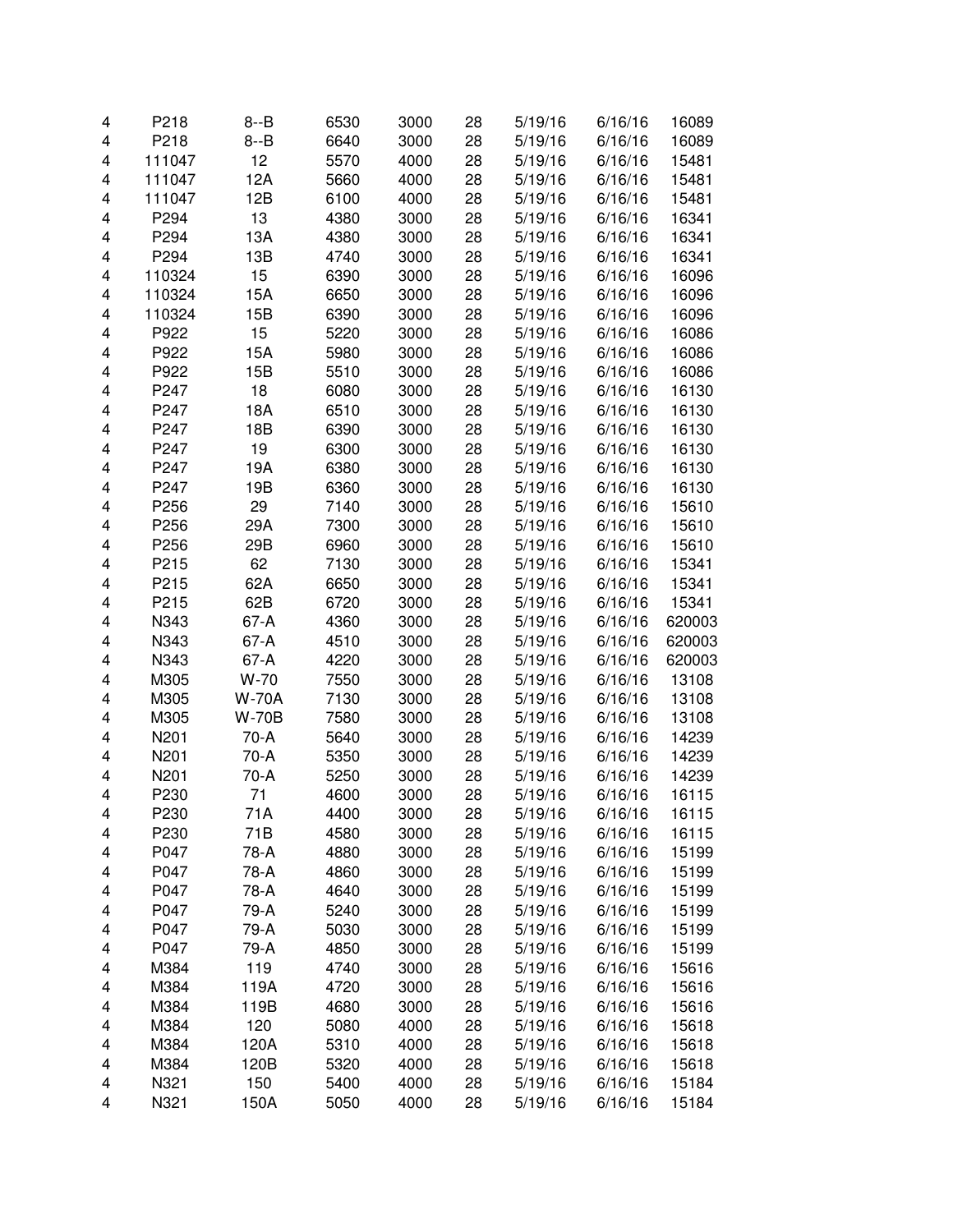| 4      | N321         | 150B          | 5090         | 4000         | 28       | 5/19/16 | 6/16/16            | 15184          |
|--------|--------------|---------------|--------------|--------------|----------|---------|--------------------|----------------|
| 4      | N198         | 210           | 5220         | 3000         | 28       | 5/19/16 | 6/16/16            | 13034          |
| 4      | N198         | 210A          | 5560         | 3000         | 28       | 5/19/16 | 6/16/16            | 13034          |
| 4      | N198         | 210B          | 4960         | 3000         | 28       | 5/19/16 | 6/16/16            | 13034          |
| 4      | M950         | 259           | 5190         | 3000         | 28       | 5/19/16 | 6/16/16            | 16059          |
| 4      | M950         | 259A          | 5560         | 3000         | 28       | 5/19/16 | 6/16/16            | 16059          |
| 4      | M950         | 259B          | 4980         | 3000         | 28       | 5/19/16 | 6/16/16            | 16059          |
| 4      | M950         | 260           | 6690         | 3000         | 28       | 5/19/16 | 6/16/16            | 16061          |
| 4      | M950         | 260A          | 7150         | 3000         | 28       | 5/19/16 | 6/16/16            | 16061          |
| 4      | M950         | 260B          | 7070         | 3000         | 28       | 5/19/16 | 6/16/16            | 16061          |
| 4      | M305         | $F-260$       | 5360         | 3000         | 28       | 5/19/16 | 6/16/16            | 13108          |
| 4      | M305         | F-260A        | 5710         | 3000         | 28       | 5/19/16 | 6/16/16            | 13108          |
| 4      | M305         | F-260B        | 5670         | 3000         | 28       | 5/19/16 | 6/16/16            | 13108          |
| 4      | M180         | 862           | 5990         | 3000         | 28       | 5/19/16 | 6/16/16            | 15116          |
| 4      | M180         | 862A          | 5770         | 3000         | 28       | 5/19/16 | 6/16/16            | 15116          |
| 4      | M180         | 862B          | 6270         | 3000         | 28       | 5/19/16 | 6/16/16            | 15116          |
| 4      | P166         | 1-A           | 7450         | 3000         | 28       | 5/19/16 | 6/16/16            | 16192          |
| 4      | P166         | $1 - B$       | 6860         | 3000         | 28       | 5/19/16 | 6/16/16            | 16192          |
| 4      | P922         | $17-D$        | 4330         | 3000         | 14       | 6/3/16  | 6/17/16            | 16086          |
| 4      | N228         | 63-D          | 5500         | 3000         | 14       | 6/3/16  | 6/17/16            | 16129          |
| 4      | P218         | $9-A$         | 5930         | 3000         | 28       | 5/19/16 | 6/17/16            | 16089          |
| 4      | P218         | 9-A           | 5950         | 3000         | 28       | 5/19/16 | 6/17/16            | 16089          |
| 4      | P218         | 9-A           | 5870         | 3000         | 28       | 5/19/16 | 6/17/16            | 16089          |
| 4      | M305         | <b>TS-62</b>  | 6360         | 3000         | 28       | 5/19/16 | 6/17/16            | 11453          |
| 4      | M305         | <b>TS-62A</b> | 6080         | 3000         | 28       | 5/19/16 | 6/17/16            | 11453          |
| 4      | M305         | <b>TS-62B</b> | 6260         | 3000         | 28       | 5/19/16 | 6/17/16            | 11453          |
| 4      | M305         | $W-71$        | 6190         | 3000         | 28       | 5/19/16 | 6/17/16            | 13108          |
| 4      | M305         | <b>W-71A</b>  | 6430         | 3000         | 28       | 5/19/16 | 6/17/16            | 13108          |
| 4      | M305         | $W-71B$       | 6360         | 3000         | 28       | 5/19/16 | 6/17/16            | 13108          |
| 4      | P230         | 72            | 5410         | 3000         | 28       | 5/19/16 | 6/17/16            | 16115          |
| 4      | P230         | 72A           | 5350         | 3000         | 28       | 5/19/16 | 6/17/16            | 16115          |
| 4      | P230         | 72B           | 5180         | 3000         | 28       | 5/19/16 | 6/17/16            | 16115          |
| 4      | L012         | 81            | 6430         | 3000         | 28       | 5/19/16 | 6/17/16            | 13016          |
| 4      | L012         | 81A           | 6500         | 3000         | 28       | 5/19/16 | 6/17/16            | 13016          |
| 4      | L012         | 81B           | 6580         | 3000         | 28       | 5/19/16 | 6/17/16            | 13016          |
| 4      | N279         | 102           | 6450         | 3000         | 28       | 5/19/16 | 6/17/16            | 8111           |
| 4      |              |               |              |              |          | 5/19/16 |                    |                |
| 4      | N279<br>N279 | 102A<br>102B  | 6300<br>5910 | 3000<br>3000 | 28<br>28 | 5/19/16 | 6/17/16<br>6/17/16 | 8111<br>8111   |
|        | N321         | 151           | 6770         | 3000         | 28       | 5/19/16 | 6/17/16            | 15184          |
| 4<br>4 | N321         | 151A          | 7060         | 3000         | 28       | 5/19/16 | 6/17/16            | 15184          |
|        | N321         | 151B          | 6500         | 3000         |          |         |                    | 15184          |
| 4      | P247         | 14            | 6300         | 3000         | 28<br>32 | 5/19/16 | 6/17/16<br>6/17/16 |                |
| 4      |              | 14A           |              |              |          | 5/16/16 |                    | 16130<br>16130 |
| 4      | P247         | 14B           | 6560         | 3000         | 32       | 5/16/16 | 6/17/16            |                |
| 4      | P247         |               | 6060         | 3000         | 32       | 5/16/16 | 6/17/16            | 16130          |
| 4      | P247         | 17            | 6510         | 3000         | 30       | 5/18/16 | 6/17/16            | 16130          |
| 4      | P247         | 17A           | 6790         | 3000         | 30       | 5/18/16 | 6/17/16            | 16130          |
| 4      | P247         | 17B           | 6830         | 3000         | 30       | 5/18/16 | 6/17/16            | 16130          |
| 6      | M1401        | 998           | 2700         | 3000         | 1        | 6/18/16 | 6/18/16            | 15187          |
| 6      | M1401        | 998A          | 2860         | 3000         | 1        | 6/18/16 | 6/18/16            | 15187          |
| 6      | M1401        | 998-B         | 3800         | 3000         | 1        | 6/18/16 | 6/18/16            | 15187          |
| 6      | M1401        | 998C          | 4200         | 3000         | 1        | 6/18/16 | 6/18/16            | 15187          |
| 4      | Q914         | 12C           | 6930         | 3000         | 18HR     | 6/18/16 | 6/19/16            | 15533          |